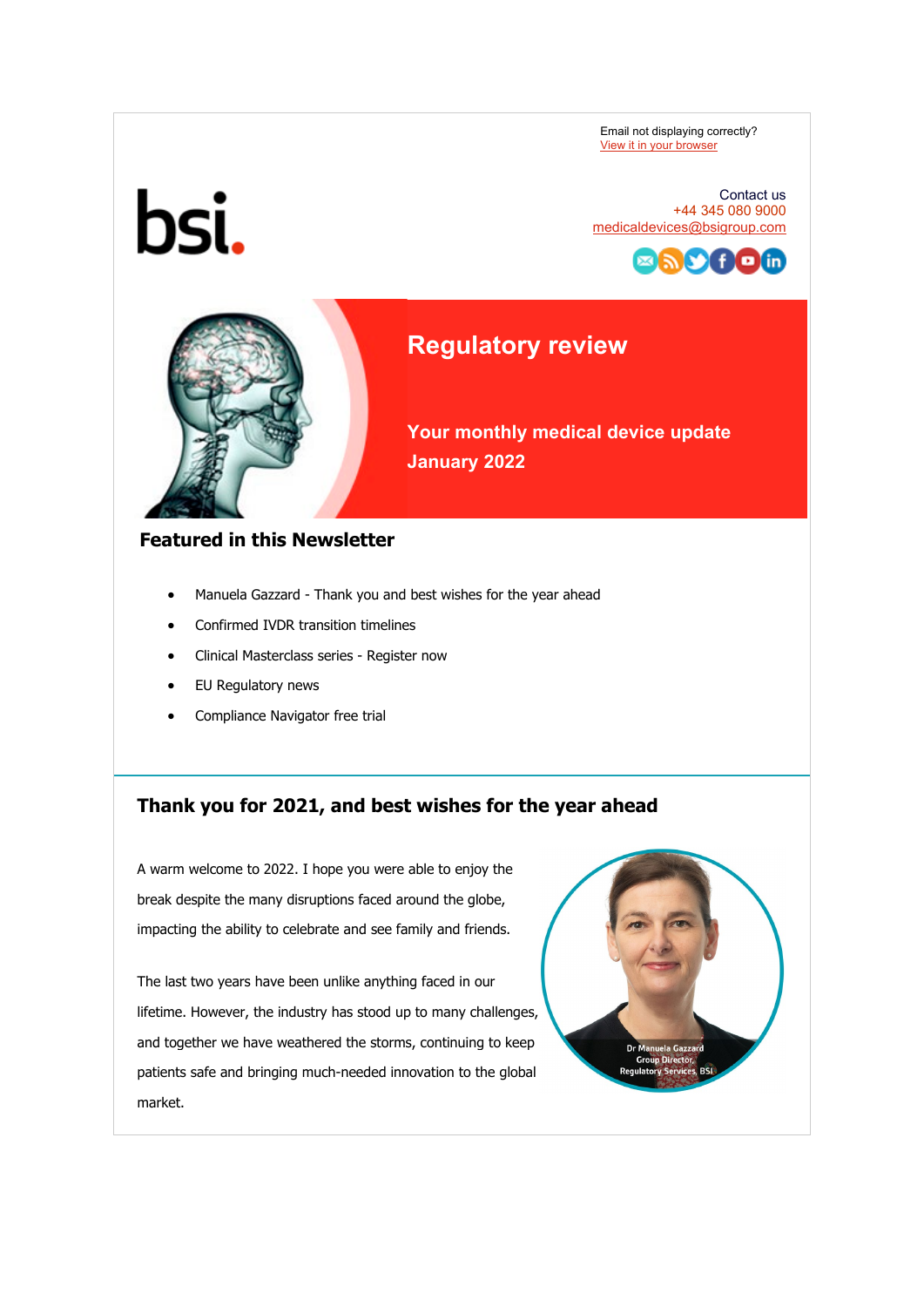BSI remains committed to enabling patient safety and innovation more than ever. We are proud to have been able to limit the disruption to our services during the pandemic to date.

As the health and safety of our colleagues and clients remains our priority, we will continue to provide remote audits. We have collected promising supporting data around the safety and efficacy of a hybrid [auditing model](https://eur03.safelinks.protection.outlook.com/?url=https%3A%2F%2Fwww.bsigroup.com%2Fen-GB%2Fmedical-devices%2Four-services%2Fhybrid-audits-for-medical-devices%2F%3Futm_source%3Dpardot%26utm_medium%3Demail%26utm_term%3D%26utm_content%3Dhybrid-auditing-model-link%26utm_campaign%3DGL-RegSrv-NEWS-MD-success-of-2021-and%2520the-year-ahead-2201&data=04%7C01%7CBen.Smith%40bsigroup.com%7C265c26112e334dc3c80708d9d5e854b2%7C54946ffc68d34955ac70dca726d445b4%7C0%7C0%7C637776016142750835%7CUnknown%7CTWFpbGZsb3d8eyJWIjoiMC4wLjAwMDAiLCJQIjoiV2luMzIiLCJBTiI6Ik1haWwiLCJXVCI6Mn0%3D%7C3000&sdata=sjEAgDVD8jkBXYfCd8qwa%2F700xEU9ExfJRh7l4cr8Zc%3D&reserved=0) and are in final discussions with our various authorities globally. We plan to start a staggered roll-out of hybrid auditing from Q1 2022, significantly reducing our carbon footprint by reducing our auditors' travel, supporting the **BSI sustainability agenda**. In addition, from a clients perspective, it will allow access to BSI expertise without geographical constraints, allowing easier planning and increased flexibility and limiting exposure whilst the pandemic continues to impact. Thank you to those clients that have supported us so far in testing this approach.

We continue to invest in our business, having expanded our Medical Devices team from 750 to more than 900 colleagues last year; we expect to recruit additional colleagues into our talent pool in 2022. We will also realise significant benefits in our digital transformation journey, incorporating digital customer communication, visibility of the application journey, and billing. You will have seen the successful launch of our first stage: the [digital pre-application portal,](https://eur03.safelinks.protection.outlook.com/?url=https%3A%2F%2Fwww.bsigroup.com%2Fen-GB%2Fmedical-devices%2Four-services%2Fmedical-devices-mdr-ivdr-pre-applications%2Fvideos%2F%3Futm_source%3Dpardot%26utm_medium%3Demail%26utm_term%3D%26utm_content%3Ddigital-pre-application-portal-link%26utm_campaign%3DGL-RegSrv-NEWS-MD-success-of-2021-and%2520the-year-ahead-2201&data=04%7C01%7CBen.Smith%40bsigroup.com%7C265c26112e334dc3c80708d9d5e854b2%7C54946ffc68d34955ac70dca726d445b4%7C0%7C0%7C637776016142750835%7CUnknown%7CTWFpbGZsb3d8eyJWIjoiMC4wLjAwMDAiLCJQIjoiV2luMzIiLCJBTiI6Ik1haWwiLCJXVCI6Mn0%3D%7C3000&sdata=MrW5%2FDVIxeDCsy8jcm5404betGGQ%2FQctroFBeyzBGF4%3D&reserved=0) back in 2021.

The deadline for the Date of Application of the IVDR is approaching fast and, with manufacturers required to transition before May 2022, it will continue to be a busy time for all of us. We have now received confirmation of the approval of the changes to the transition timelines, and this should provide much-needed breathing space for this sector.

We will prepare manufacturers for the new UKCA certification, building on our great start as a UK Approved Body in 2021. The UK is currently working towards new legislation, and we expect to see further details in 2022.

We continue to provide valuable thought leadership, and I am excited to see a [clinical masterclass](https://eur03.safelinks.protection.outlook.com/?url=https%3A%2F%2Fwww.bsigroup.com%2Fen-GB%2Fmedical-devices%2Fresources%2Fwebinars%2F2022%2Fmdr%2Fclinical-masterclass%2F%3Futm_source%3Dpardot%26utm_medium%3Demail%26utm_term%3D%26utm_content%3Dclinical-masterclass-link%26utm_campaign%3DGL-RegSrv-NEWS-MD-success-of-2021-and%2520the-year-ahead-2201&data=04%7C01%7CBen.Smith%40bsigroup.com%7C265c26112e334dc3c80708d9d5e854b2%7C54946ffc68d34955ac70dca726d445b4%7C0%7C0%7C637776016142750835%7CUnknown%7CTWFpbGZsb3d8eyJWIjoiMC4wLjAwMDAiLCJQIjoiV2luMzIiLCJBTiI6Ik1haWwiLCJXVCI6Mn0%3D%7C3000&sdata=Ka0X3%2Bl5D8whZWtsMzSxL0qhn%2FT89ASZmp0h3T7d2S8%3D&reserved=0) series of webinars running. **In 2022 we plan to roll out a talent academy for regulatory assessors. We ran a successful pilot in 2021, and we will be sharing further details later in the year.** As a notified body with world-leading expertise, we want to share our broad and detailed experience with the industry to address common issues such as the talent shortage. The talent academy aims to drive an increase in patient safety globally.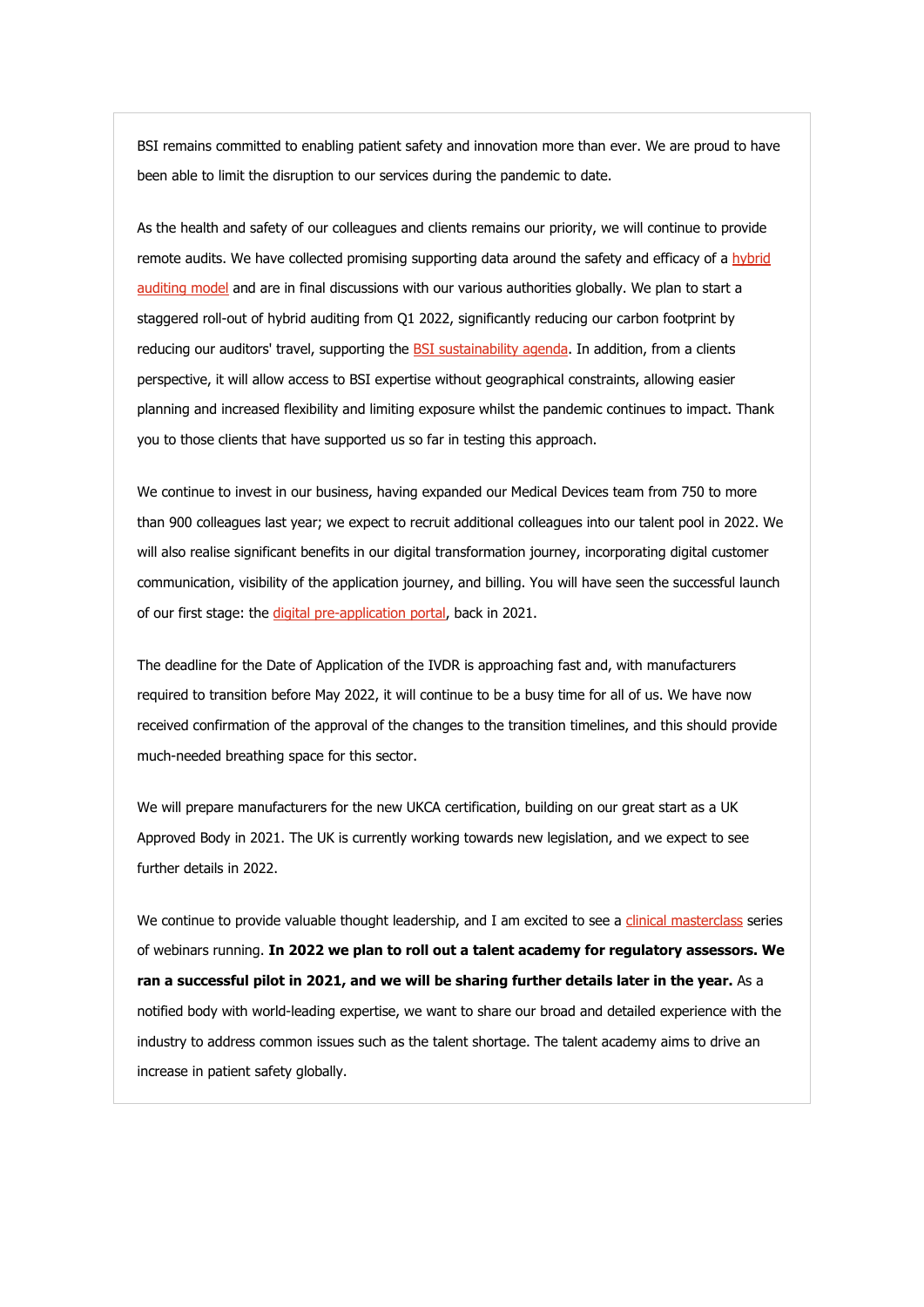2022 will bring an exciting new dimension to our business as we establish a medical device artificial intelligence notified body. The designation will secure our future parallel success to our traditional business areas, and I am excited to see what our investments in this area will bring to BSI.

All that remains to say is a heartfelt thank you to our clients, industry partners and internal team for your trust, flexibility and commitment during another challenging year. Together, we ensure that patients have uninterrupted access to much-needed treatment and that innovation continues to make the world a brighter place.

As we cannot meet easily for the foreseeable future, we encourage all our clients to maintain close communications with us and stay up to date with the latest guidance.

I wish us all a prosperous and more stable year in 2022.

Dr Manuela Gazzard Group Director, Regulatory Services

#### **Confirmed IVDR transition timelines**

On 14 October 2021, The European Commission [proposed](https://eur03.safelinks.protection.outlook.com/?url=https%3A%2F%2Fec.europa.eu%2Fhealth%2Fsites%2Fdefault%2Ffiles%2Fmd_newregulations%2Fdocs%2Fmd_2017-746-regulation_2021-amendment_en.pdf%3Futm_source%3Dpardot%26utm_medium%3Demail%26utm_term%3D%26utm_content%3DCommission-proposed-to-amend-the-transition-link%26utm_campaign%3DGL-RegSrv-NEWS-MD-success-of-2021-and%2520the-year-ahead-2201&data=04%7C01%7CBen.Smith%40bsigroup.com%7C265c26112e334dc3c80708d9d5e854b2%7C54946ffc68d34955ac70dca726d445b4%7C0%7C0%7C637776016142750835%7CUnknown%7CTWFpbGZsb3d8eyJWIjoiMC4wLjAwMDAiLCJQIjoiV2luMzIiLCJBTiI6Ik1haWwiLCJXVCI6Mn0%3D%7C3000&sdata=vDhTf4cwpXGwC8O8K17BBKM%2F79YfpgF7FAGLvgC%2B2Io%3D&reserved=0) to amend the transition period of devices covered by the In Vitro Diagnostic Regulation [\(IVDR\) 2017/746.](https://eur03.safelinks.protection.outlook.com/?url=https%3A%2F%2Feur-lex.europa.eu%2Fsearch.html%3Fscope%3DEURLEX%26text%3D%2528IVDR%2529%2B746%26lang%3Den%26type%3Dquick%26qid%3D1641477485525%3Futm_source%3Dpardot%26utm_medium%3Demail%26utm_term%3D%26utm_content%3D(IVDR)-2017%2F746-link%26utm_campaign%3DGL-RegSrv-NEWS-MD-success-of-2021-and%2520the-year-ahead-2201&data=04%7C01%7CBen.Smith%40bsigroup.com%7C265c26112e334dc3c80708d9d5e854b2%7C54946ffc68d34955ac70dca726d445b4%7C0%7C0%7C637776016142750835%7CUnknown%7CTWFpbGZsb3d8eyJWIjoiMC4wLjAwMDAiLCJQIjoiV2luMzIiLCJBTiI6Ik1haWwiLCJXVCI6Mn0%3D%7C3000&sdata=3DpIwPkWjMkJcyIvi8q9LohlmS4Yb6OUpvPH0V7NgQU%3D&reserved=0) This urgently drafted proposal to change the implementation arrangements of the IVDR is in response to the





European Commission

exceptional circumstances associated with the significant differences between the Regulation and the IVD Directive. In addition, the move to the IVDR has been substantially impacted by the COVID-19 pandemic and the impact it has had on the volume of IVD devices available after the Date of Application (DoA), 26 May 2022.

The member states have approved the proposal, and the amendment will be published in the Official Journal of the European Union (OJEU) before entering into force. **Once in force, the DoA for the IVDR will remain unchanged from 26 May 2022.** However, the IVDR will have new transition periods for devices placed on the market after this date, subject to conditions.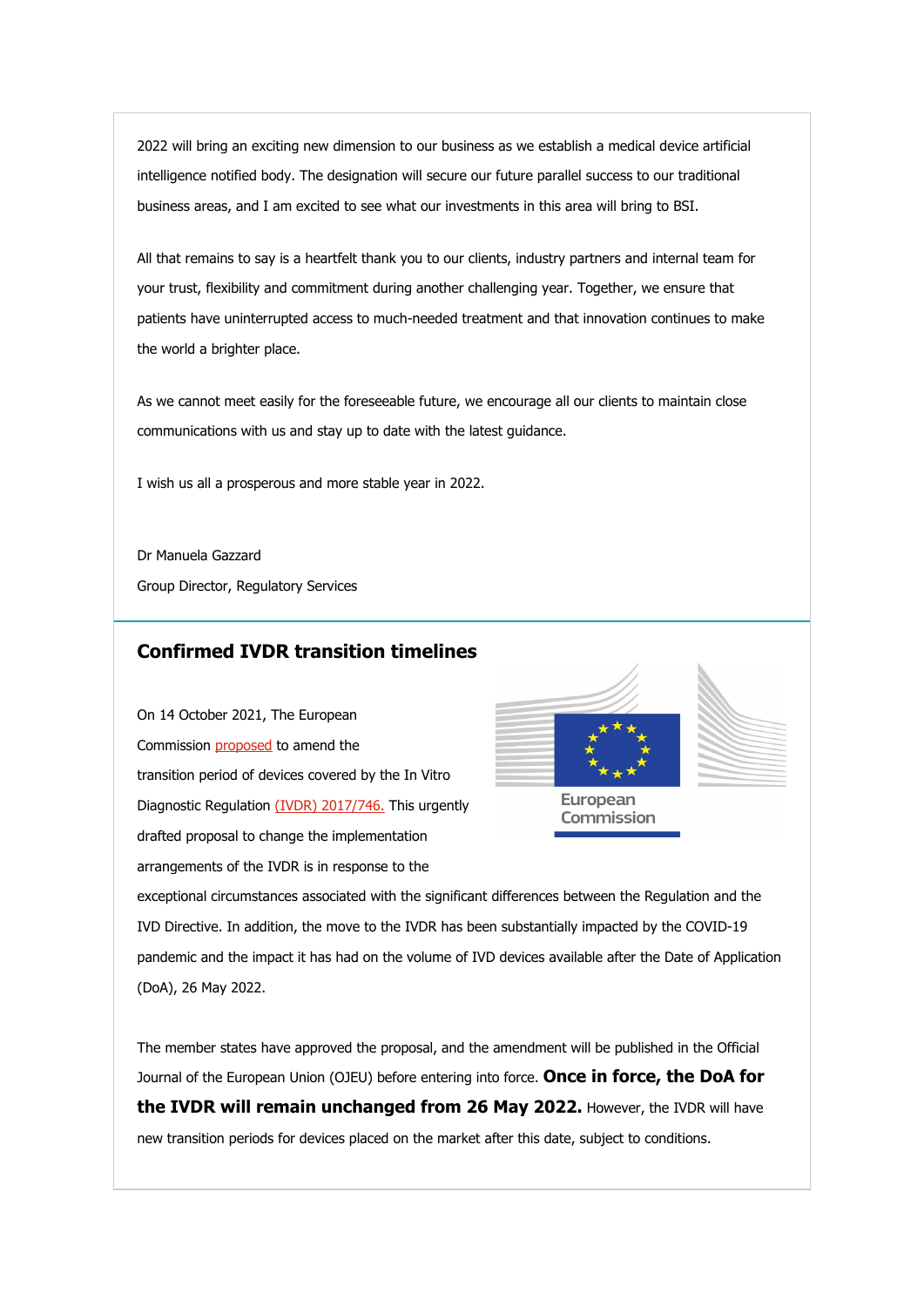[View table of proposed changes](https://eur03.safelinks.protection.outlook.com/?url=https%3A%2F%2Fwww.bsigroup.com%2Fen-GB%2Fmedical-devices%2Fnews-centre%2Fenews%2F2021-news%2Feuropean-commission-proposal-for-ivdr-transition-timelines%2F%3Futm_source%3Dpardot%26utm_medium%3Demail%26utm_term%3D%26utm_content%3Dcta%26utm_campaign%3DGL-RegSrv-NEWS-MD-success-of-2021-and%2520the-year-ahead-2201&data=04%7C01%7CBen.Smith%40bsigroup.com%7C265c26112e334dc3c80708d9d5e854b2%7C54946ffc68d34955ac70dca726d445b4%7C0%7C0%7C637776016142750835%7CUnknown%7CTWFpbGZsb3d8eyJWIjoiMC4wLjAwMDAiLCJQIjoiV2luMzIiLCJBTiI6Ik1haWwiLCJXVCI6Mn0%3D%7C3000&sdata=1s5qIKKl4FUXIs90Xb%2B2S0RpD9meD07La0BD2U%2BvRKI%3D&reserved=0)

### **Register now for BSI's Clinical Masterclass Series**

# **BSI New Clinical Masterclass Series**

Understanding Article 61 (10) when clinical data is not deemed appropriate

Post market clinical follow up under MDR

Well-established technologies - defining the criteria from MDCG 2020-6

Clinical evaluation for medical software & Al devices

Claiming equivalence under the MDR regulatory considerations

Join us for our new clinical masterclass series of webinars. The timelines for ensuring your product maintains EU market access under the new, more stringent Medical Device Regulations (MDR) are challenging.

These **five** insightful webinars will help you focus on various aspects of the MDR, from looking at postmarket clinical follow-up, to helping you with your medical device software and when a clinical evaluation is required. In addition, participants will gain a better overall understanding of the post-market requirements as listed under Articles 86 and 87 of the MDR.

There's still time to register for the first webinar in the series – **[Well Established Technologies -](https://eur03.safelinks.protection.outlook.com/?url=https%3A%2F%2Fwww.bsigroup.com%2Fen-GB%2Fmedical-devices%2Fresources%2Fwebinars%2F2022%2Fmdr%2Fclinical-masterclass%2F%3Futm_source%3Dpardot%26utm_medium%3Demail%26utm_term%3D%26utm_content%3DWell-Established-Technologies-link%26utm_campaign%3DGL-RegSrv-NEWS-MD-success-of-2021-and%2520the-year-ahead-2201&data=04%7C01%7CBen.Smith%40bsigroup.com%7C265c26112e334dc3c80708d9d5e854b2%7C54946ffc68d34955ac70dca726d445b4%7C0%7C0%7C637776016142750835%7CUnknown%7CTWFpbGZsb3d8eyJWIjoiMC4wLjAwMDAiLCJQIjoiV2luMzIiLCJBTiI6Ik1haWwiLCJXVCI6Mn0%3D%7C3000&sdata=t7ej3v6hpJ%2Fyy2V%2BZNZBvedBdnE4Hw%2Fq7upFpf1wOb0%3D&reserved=0) [Defining the criteria from MDCG 2020-6.](https://eur03.safelinks.protection.outlook.com/?url=https%3A%2F%2Fwww.bsigroup.com%2Fen-GB%2Fmedical-devices%2Fresources%2Fwebinars%2F2022%2Fmdr%2Fclinical-masterclass%2F%3Futm_source%3Dpardot%26utm_medium%3Demail%26utm_term%3D%26utm_content%3DWell-Established-Technologies-link%26utm_campaign%3DGL-RegSrv-NEWS-MD-success-of-2021-and%2520the-year-ahead-2201&data=04%7C01%7CBen.Smith%40bsigroup.com%7C265c26112e334dc3c80708d9d5e854b2%7C54946ffc68d34955ac70dca726d445b4%7C0%7C0%7C637776016142750835%7CUnknown%7CTWFpbGZsb3d8eyJWIjoiMC4wLjAwMDAiLCJQIjoiV2luMzIiLCJBTiI6Ik1haWwiLCJXVCI6Mn0%3D%7C3000&sdata=t7ej3v6hpJ%2Fyy2V%2BZNZBvedBdnE4Hw%2Fq7upFpf1wOb0%3D&reserved=0)**

Choose from one of two sessions on **Wednesday 19 January 2022**:

Wednesday 19 January: 09.00 – 10.00 GMT **[Register now](https://eur03.safelinks.protection.outlook.com/?url=https%3A%2F%2Fpage.bsigroup.com%2Fl%2F73472%2F2021-11-17%2F23sx9x4%3F_ga%3D2.2822896.1353257523.1639041507-414264466.1639041504%26%3Futm_source%3Dpardot%26utm_medium%3Demail%26utm_term%3D%26utm_content%3Dam-register-link%26utm_campaign%3DGL-RegSrv-NEWS-MD-success-of-2021-and%2520the-year-ahead-2201&data=04%7C01%7CBen.Smith%40bsigroup.com%7C265c26112e334dc3c80708d9d5e854b2%7C54946ffc68d34955ac70dca726d445b4%7C0%7C0%7C637776016142750835%7CUnknown%7CTWFpbGZsb3d8eyJWIjoiMC4wLjAwMDAiLCJQIjoiV2luMzIiLCJBTiI6Ik1haWwiLCJXVCI6Mn0%3D%7C3000&sdata=c42S5TLYN123FTQMJaKaORzHQeGAILWl0wbmzywc6%2BA%3D&reserved=0)** Wednesday 19 January: 16:00 – 17:00 GMT **[Register now](https://eur03.safelinks.protection.outlook.com/?url=https%3A%2F%2Fpage.bsigroup.com%2Fl%2F73472%2F2021-11-17%2F23sxbv6%3F_ga%3D2.134192525.2054099688.1641381939-1982153597.1597067562%3Futm_source%3Dpardot%26utm_medium%3Demail%26utm_term%3D%26utm_content%3Dpm-register-link%26utm_campaign%3DGL-RegSrv-NEWS-MD-success-of-2021-and%2520the-year-ahead-2201&data=04%7C01%7CBen.Smith%40bsigroup.com%7C265c26112e334dc3c80708d9d5e854b2%7C54946ffc68d34955ac70dca726d445b4%7C0%7C0%7C637776016142750835%7CUnknown%7CTWFpbGZsb3d8eyJWIjoiMC4wLjAwMDAiLCJQIjoiV2luMzIiLCJBTiI6Ik1haWwiLCJXVCI6Mn0%3D%7C3000&sdata=2%2Fp74Rw2Oj476TQ1dliDPVhVVOTy8U%2F16XowBO%2BqmFU%3D&reserved=0)**

To view more information about the upcoming series or to pre-register ahead of time for the other webinars please click below.

[View the full Clinical Masterclass series](https://eur03.safelinks.protection.outlook.com/?url=https%3A%2F%2Fwww.bsigroup.com%2Fen-GB%2Fmedical-devices%2Fresources%2Fwebinars%2F2022%2Fmdr%2Fclinical-masterclass%2F%3F%3Futm_source%3Dpardot%26utm_medium%3Demail%26utm_term%3D%26utm_content%3Dmasterclass-cta%26utm_campaign%3DGL-RegSrv-NEWS-MD-success-of-2021-and%2520the-year-ahead-2201&data=04%7C01%7CBen.Smith%40bsigroup.com%7C265c26112e334dc3c80708d9d5e854b2%7C54946ffc68d34955ac70dca726d445b4%7C0%7C0%7C637776016142750835%7CUnknown%7CTWFpbGZsb3d8eyJWIjoiMC4wLjAwMDAiLCJQIjoiV2luMzIiLCJBTiI6Ik1haWwiLCJXVCI6Mn0%3D%7C3000&sdata=HXn5tVjXDqw6Xqp5B0iE3CZjilFWJB5%2FKnS5VcqdS8I%3D&reserved=0)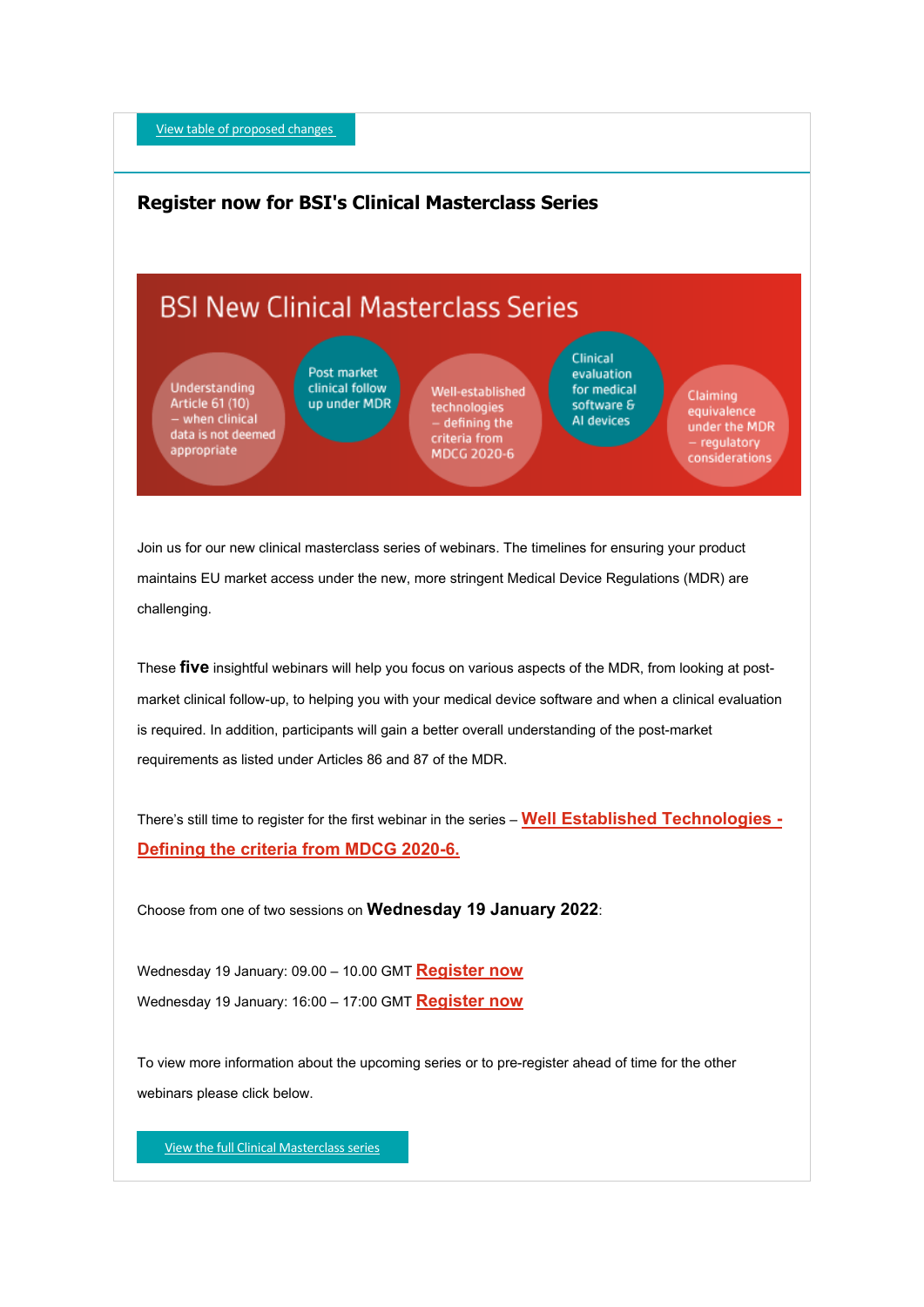#### **EU Regulatory news**

Two Commission Implementing Decisions with new, additional references of harmonised European standards in support of Regulation (EU) 2017/745 on medical devices (MDR) and of Regulation (EU) 2017/746 on in vitro diagnostic medical devices (IVDR) were adopted on 4 January 2022 (MDR) and on 6 January 2022 (IVDR). It has been published in the [Official Journal of the European Union \(OJEU\).](https://eur03.safelinks.protection.outlook.com/?url=https%3A%2F%2Feur-lex.europa.eu%2Flegal-content%2FEN%2FTXT%2FHTML%2F%3Furi%3DCELEX%3A32022D0006&data=04%7C01%7CBen.Smith%40bsigroup.com%7C265c26112e334dc3c80708d9d5e854b2%7C54946ffc68d34955ac70dca726d445b4%7C0%7C0%7C637776016142750835%7CUnknown%7CTWFpbGZsb3d8eyJWIjoiMC4wLjAwMDAiLCJQIjoiV2luMzIiLCJBTiI6Ik1haWwiLCJXVCI6Mn0%3D%7C3000&sdata=GC3sANDnM1JvXxB%2FP3x1hmK9yXZFfyN2OC1D%2F6WVvMk%3D&reserved=0)

These new publications, amending and enlarging those issued in July 2021, will include very important and horizontal harmonised standards such as EN ISO 13485:2016 and its amendment A11:2021 on quality management systems, and EN ISO 15223-1:2021 on symbols. Other important harmonised standards such as EN ISO 14971:2019 and its amendment A11:2021 on risk management should be included in the next proposals by CEN and Cenelec to be submitted in January 2022, in view of new publications in the OJEU likely in March 2022.

#### **Kick off 2022 with a Compliance Navigator free trial or demonstration**



If you're spending too much of your budget on regulatory consultants, Compliance Navigator is the platform for you. Get in touch today to discuss a free trial or demonstration.

[Claim your free trial](https://eur03.safelinks.protection.outlook.com/?url=https%3A%2F%2Fwww.bsigroup.com%2Fen-gb%2Fmedical-devices%2Four-services%2FCompliance-Navigator%2F2022%2Fnew-year%2F%3Futm_source%3Dpardot%26utm_medium%3Demail%26utm_term%3D%26utm_content%3Dfree-trial-cta%26utm_campaign%3DGL-RegSrv-NEWS-MD-success-of-2021-and%2520the-year-ahead-2201&data=04%7C01%7CBen.Smith%40bsigroup.com%7C265c26112e334dc3c80708d9d5e854b2%7C54946ffc68d34955ac70dca726d445b4%7C0%7C0%7C637776016142750835%7CUnknown%7CTWFpbGZsb3d8eyJWIjoiMC4wLjAwMDAiLCJQIjoiV2luMzIiLCJBTiI6Ik1haWwiLCJXVCI6Mn0%3D%7C3000&sdata=urNiOMrpJnq1AUhwjHwYMeRttKJTCBDu6XL%2FC5MvL8I%3D&reserved=0)

bsi.



You are receiving this email because you signed up to receive our monthly newsletter at [www.bsigroup.com.](https://eur03.safelinks.protection.outlook.com/?url=http%3A%2F%2Fwww.bsigroup.com%2F&data=04%7C01%7CBen.Smith%40bsigroup.com%7C265c26112e334dc3c80708d9d5e854b2%7C54946ffc68d34955ac70dca726d445b4%7C0%7C0%7C637776016142907060%7CUnknown%7CTWFpbGZsb3d8eyJWIjoiMC4wLjAwMDAiLCJQIjoiV2luMzIiLCJBTiI6Ik1haWwiLCJXVCI6Mn0%3D%7C3000&sdata=DWoB4aYoEKtoXFhr6pBVWnwQMW43NtDMzDILxqRKOew%3D&reserved=0) If you no longer wish to receive these email you ca[n Unsubscribe here.](https://eur03.safelinks.protection.outlook.com/?url=https%3A%2F%2Fpage.bsigroup.com%2FemailPreference%2Fe%2Fepc%2F73472%2F8ISeBUeA9MnaaEzobkjRGa78Nhdj7J6CcxK_iST3PbQ%2F1099&data=04%7C01%7CBen.Smith%40bsigroup.com%7C265c26112e334dc3c80708d9d5e854b2%7C54946ffc68d34955ac70dca726d445b4%7C0%7C0%7C637776016142907060%7CUnknown%7CTWFpbGZsb3d8eyJWIjoiMC4wLjAwMDAiLCJQIjoiV2luMzIiLCJBTiI6Ik1haWwiLCJXVCI6Mn0%3D%7C3000&sdata=xlGgmhmU7wmdSGjnb%2FAiw6upyj%2BDJ3lxYsWzQacQ78k%3D&reserved=0)